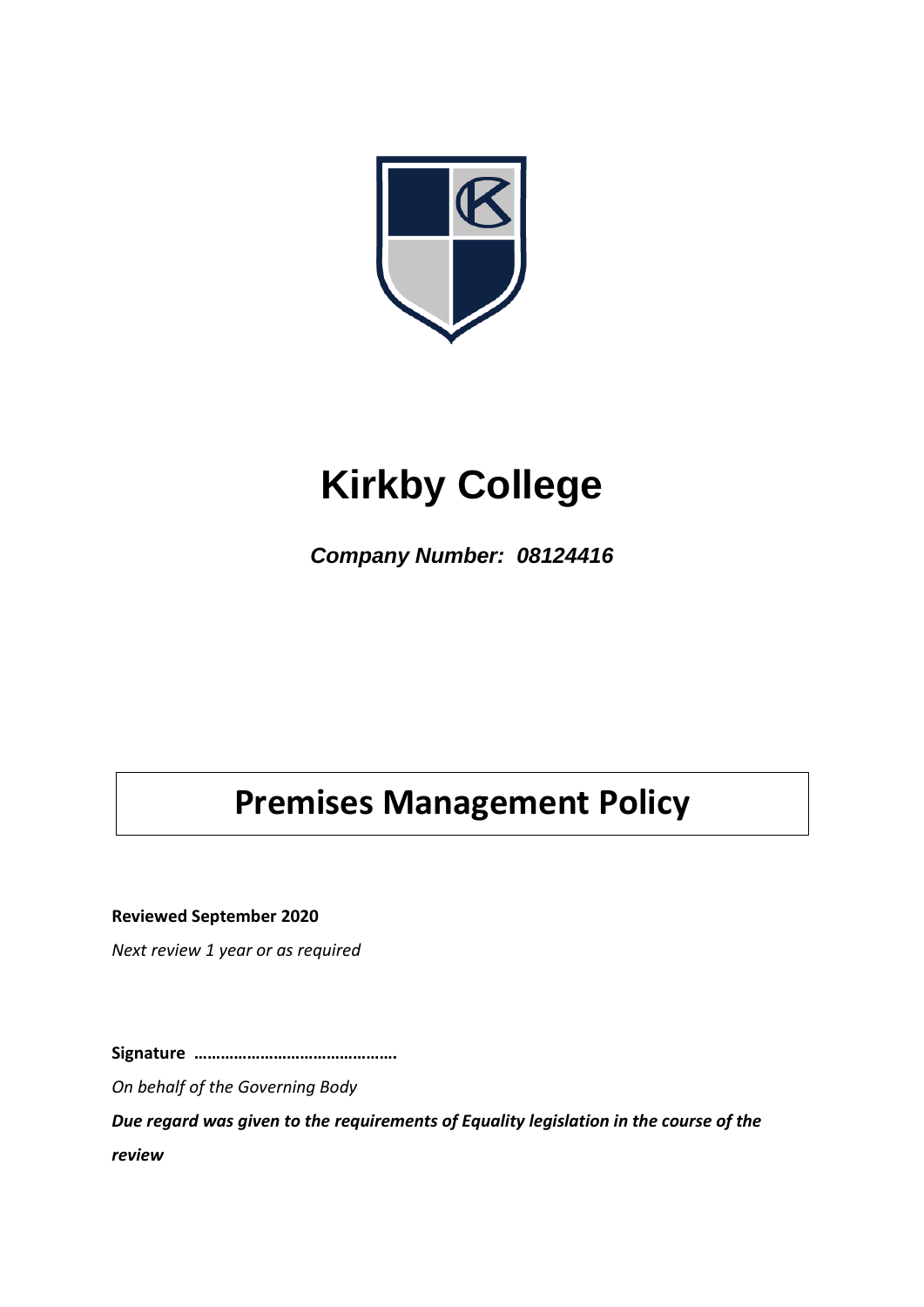| 1. |                                                                                                                                                                                                                               | 3              |
|----|-------------------------------------------------------------------------------------------------------------------------------------------------------------------------------------------------------------------------------|----------------|
| 2. | Scope and purpose entitled and purpose and purpose and purpose and all the set of the set of the set of the set of the set of the set of the set of the set of the set of the set of the set of the set of the set of the set | 3              |
| 3. |                                                                                                                                                                                                                               | -3             |
| 4. |                                                                                                                                                                                                                               | $\overline{4}$ |
| 5. |                                                                                                                                                                                                                               | $\overline{a}$ |
| 6. |                                                                                                                                                                                                                               | 5              |
| 7. | Contractors _______________________                                                                                                                                                                                           | 7              |
| 8. |                                                                                                                                                                                                                               |                |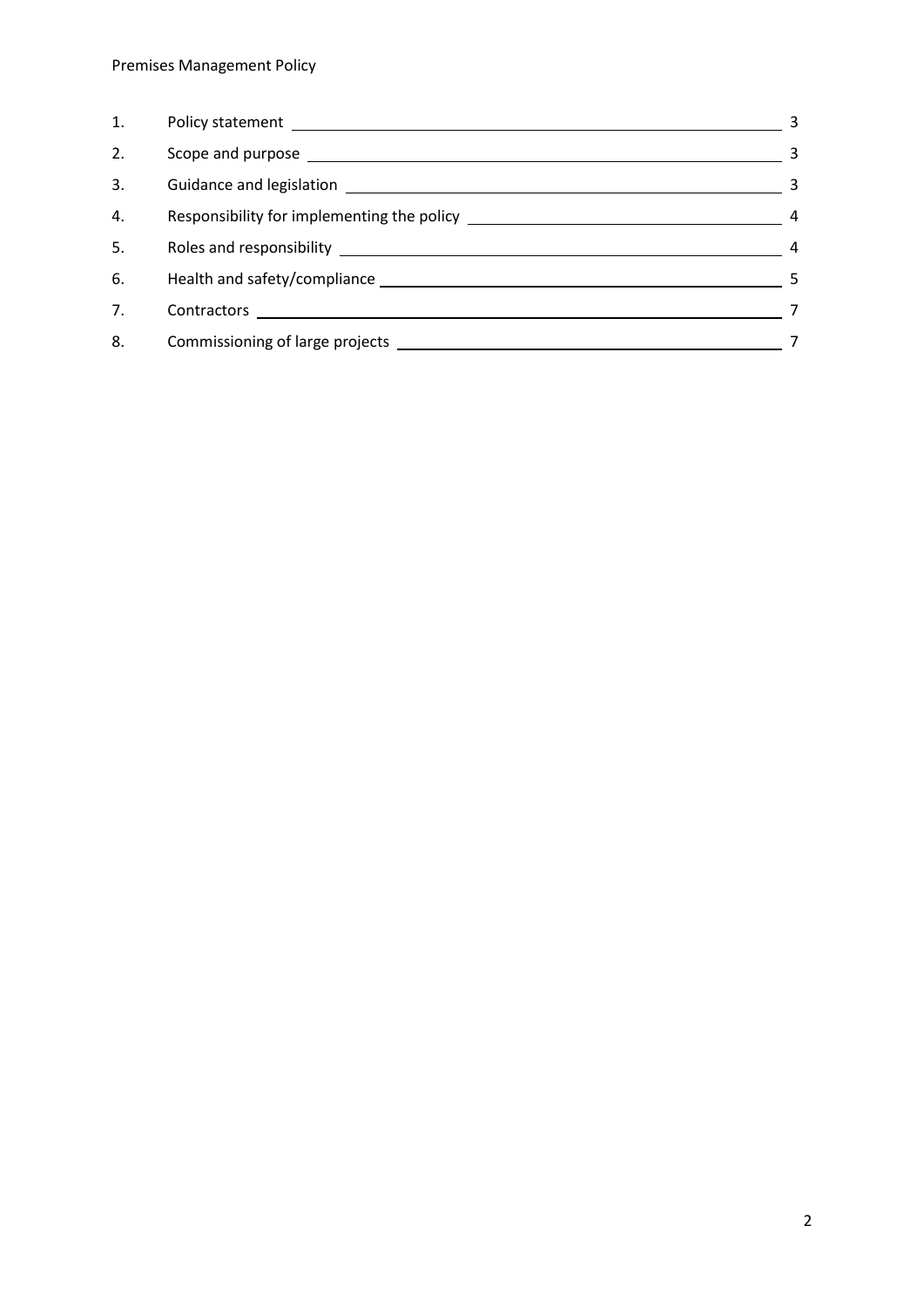#### **1 Policy statement**

This policy is available to all parents, prospective parents, Local Academy Committees (LAC), authorised inspectors and other stakeholders as appropriate.

The responsibility for the management of premises lies with the Headteacher), with the support of the Academy Business Manager and site team.

This document is reviewed Bi-annually by the Trust.

The Trust is fully committed to ensuring that the application of this policy is non-discriminatory in line with The Equality Act (2010)

#### **2 Scope and purpose**

Kirkby College has a duty to ensure that buildings under our management comply with appropriate statutory, regulatory, and corporate standards. Whilst undertaking this duty the trust needs to consider amongst other things two fundamental areas in respect of the buildings and establishment; a) Condition - focus on the physical state of the premises to ensure safe and continuous operation, alongside issues involving building regulations and other non-education statutory requirements b) Suitability – focus on the quality of the premises to meet curriculum or management needs and other issues impacting on the role of the Trust in raising educational standards and having a positive impact on our students

#### **3 Guidance and legislation**

a) Advice on Standards for School Premises (March 2015) – This replaces the previous legislation for maintained schools; however, it is appropriate when considering these to look at both sets of guidance. These include a general requirement that every part of an Academy's premises must be kept to a standard to reasonably assure the health, safety and welfare of the occupants and provides specific guidance to the relevant statutory legislation

b) The Health and Safety at Work etc. Act 1974 (HSWA). This is the enabling act which sets out the broad principles for managing health and safety legislation in workplaces, which places a general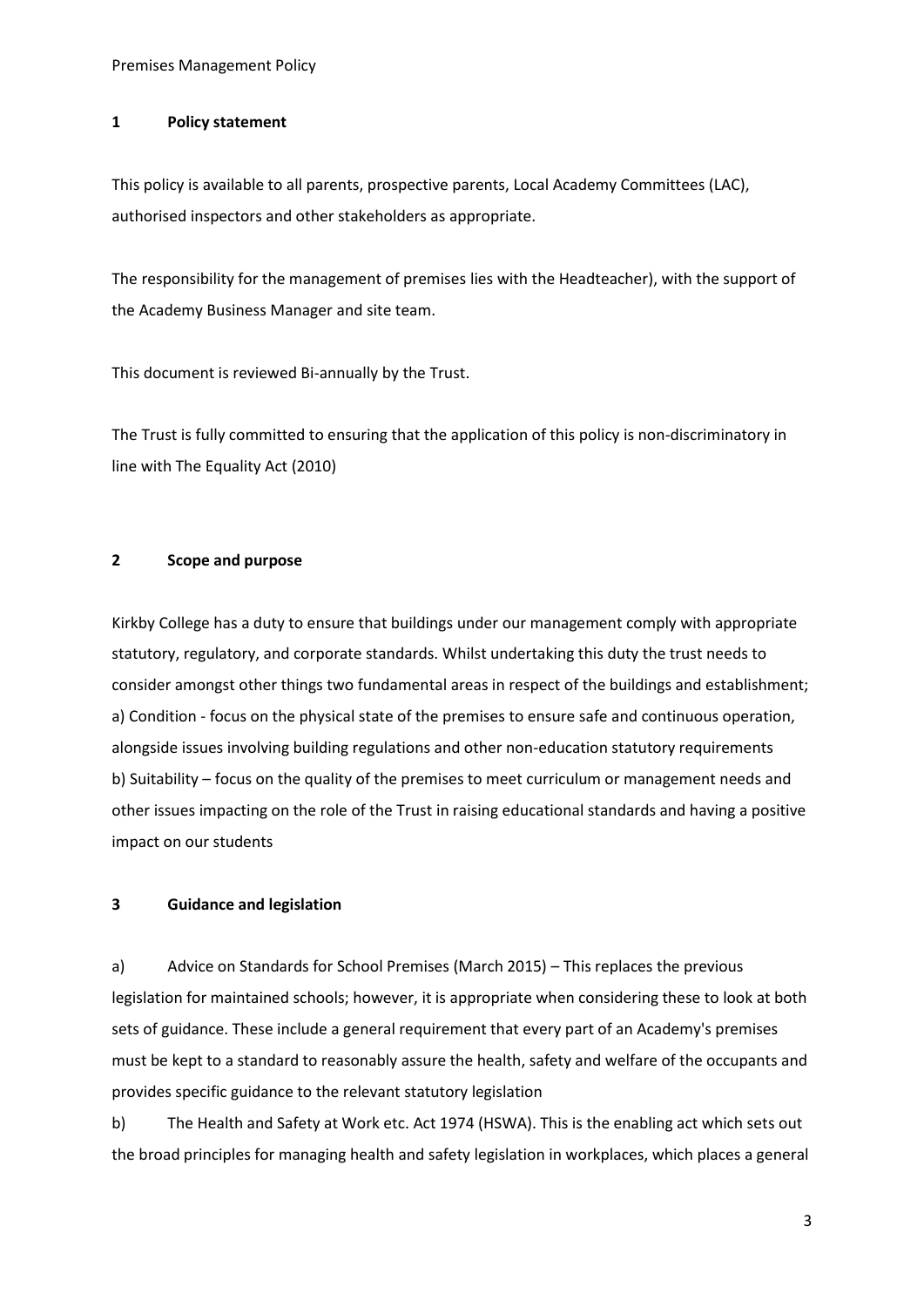duty on employers to "ensure so far as is reasonably practicable the health, safety and welfare at work of all their employees" and requires employers to 4 conduct their undertaking in a way that does not pose risk to the health and safety of nonemployees. The HSWA is the main health and safety legislation

c) The Workplace (Health, Safety and Welfare) Regulations 1992 – which outline provisions that must be made in relation to the work environment

d) Managements of Health and Safety at Work Regulations 1999 (MHSWR). Which places duties on employers and employees

e) Approved Codes of Practice (ACOPs)

f) Building Regulations which are a legal requirement aimed at achieving adequate standards for the construction of buildings. They are laid down by Parliament and are supported by separate documents containing practical and technical guidance on compliance, which are known as 'Approved Documents'.

Academy premises are constantly monitored by the Site team in conjunction with the Business Manager and Leadership Team. Any observations/concerns are reported to the to the Business Manager initially who will deal with or escalate as appropriate

# **4 Responsibility for implementing the policy**

The Trust has overall responsibility for the effective operation of this policy and for ensuring compliance with the relevant statutory framework. The Trust leadership remains accountable for these duties.

It has delegated day-to-day responsibility for operating the policy and ensuring its implementation and review to the Headteacher, Senior Leadership, along with the Business Manager and the site team as appropriate

# **5 Roles and responsibility**

The Business Manager and Site Manager create a Development Plan, this will identify planned maintenance and development work, set out by priority.

a) Ensuring that the site is compliant with current statutory legislation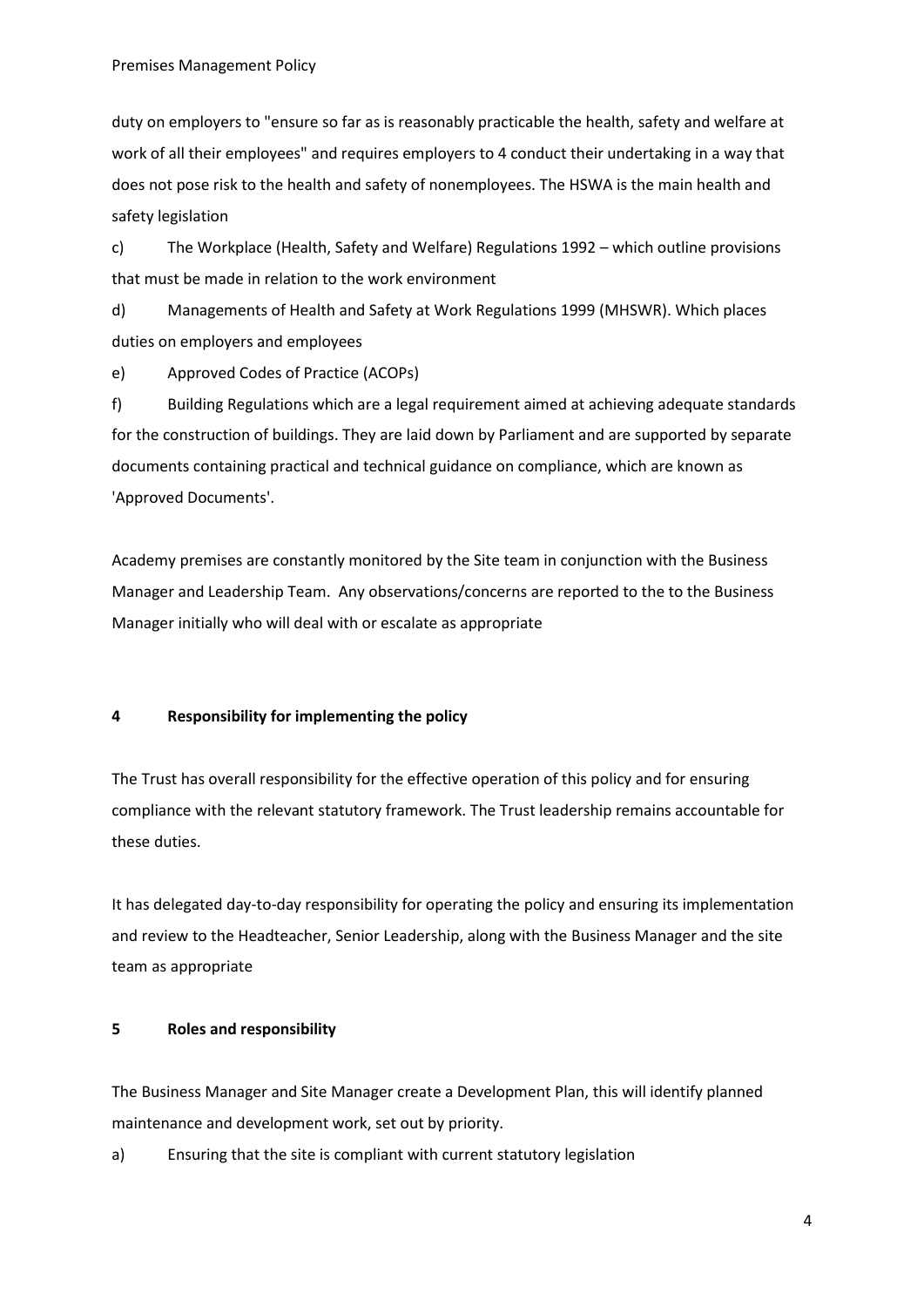b) Ensuring the planned maintenance and manage reactive repairs

c) Prepares an Academy Development Plan to assess and priorities long term maintenance and development objective in line with financial controls

d) Prepare policies for security, fire safety, health and safety, including appropriate monitoring and control systems

e) Ensure larger projects are undertaken to an acceptable standard and compliant with relevant legislation and regulations, employing external consultant as appropriate

f) The Trust employs Nottinghamshire County Council to provide additional Health and Safety support services to the Academy.

### **6 Health and safety/compliance**

The Trust ensures that regular maintenance is carried out in accordance with statutory requirements and best practice, this also aligns to our Health and Safety Policy within the following:

- a) Air conditioning system checks
- b) Boiler maintenance
- c) Electrical appliances check (PAT)
- d) Fixed electrical installation testing
- e) Emergency lighting testing
- f) Local extraction ventilation
- g) Fire risk assessments
- h) Fire alarm testing
- i) Fire door checks
- j) Fire extinguisher checks
- k) Gym equipment safety checks
- l) Gas appliances safety and soundness checks
- m) Kiln and ceramic electrical equipment checks
- n) Catering equipment safety checks and kitchen deep cleaning
- o) Lift safety inspection and checks
- p) Machinery tooling checks
- q) Pressure vessel checks
- r) Outside play equipment checks
- s) Water Supply (Legionella)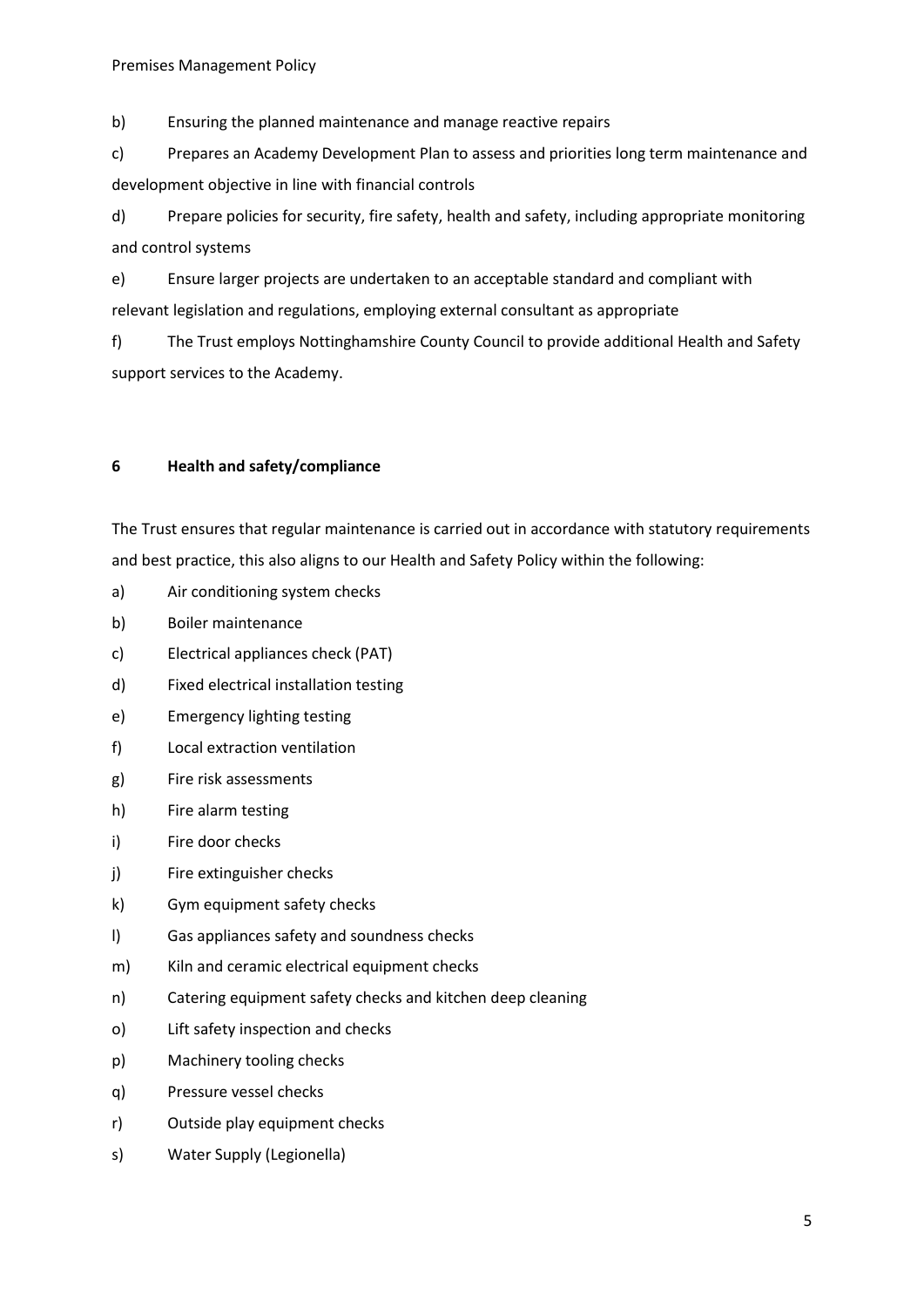Premises Management Policy

t) Asbestos Management

Other premises details:

#### **Drainage**

Ensure that there is an adequate drainage system for hygienic purposes and the disposal of wastewater and surface water by carrying out regular visual checks and calling in drainage specialists should problems arise

#### **Glazing**

All glazing will be to current standards, toughened or laminated in the required locations. The academies will ensure that any glass that becomes damaged is either replaced or made safe as appropriate

#### **Accommodation**

a) Ensure that there is a satisfactory standard and adequate maintenance of decoration by implementing a planned programme of redecoration through the annual adaptation and summer programme of works, smaller tasks may be completed during the year

b) Ensure that there is appropriate flooring in good condition by carrying out regular visual checks and implementing any necessary repairs/replacements

c) Ensure that the furniture and fittings are appropriately designed for the age and needs of all students

d) Ensure that classrooms and other parts of the Academy are maintained in a tidy, clean and hygienic state by monitoring standards of cleaning

e) Ensure that there are appropriate facilities for students who are ill. A room is provided for medical examination and contains a washbasin and is reasonably near a WC

f) Ensure that there are sufficient washrooms for staff and students, including accessible facilities

g) Ensure that, in terms of the design and structure of the accommodation, no areas of the site compromise health or safety. Upstairs windows are fitted with stops or bars, as appropriate; there are high-level handrails on stairs above open stair wells

h) Ensure that classrooms are appropriate in size to allow effective teaching, having regard to the number, age and needs of all students, monitoring this on a regular basis. Making reasonable adjustments in provision and arrangements if appropriate

6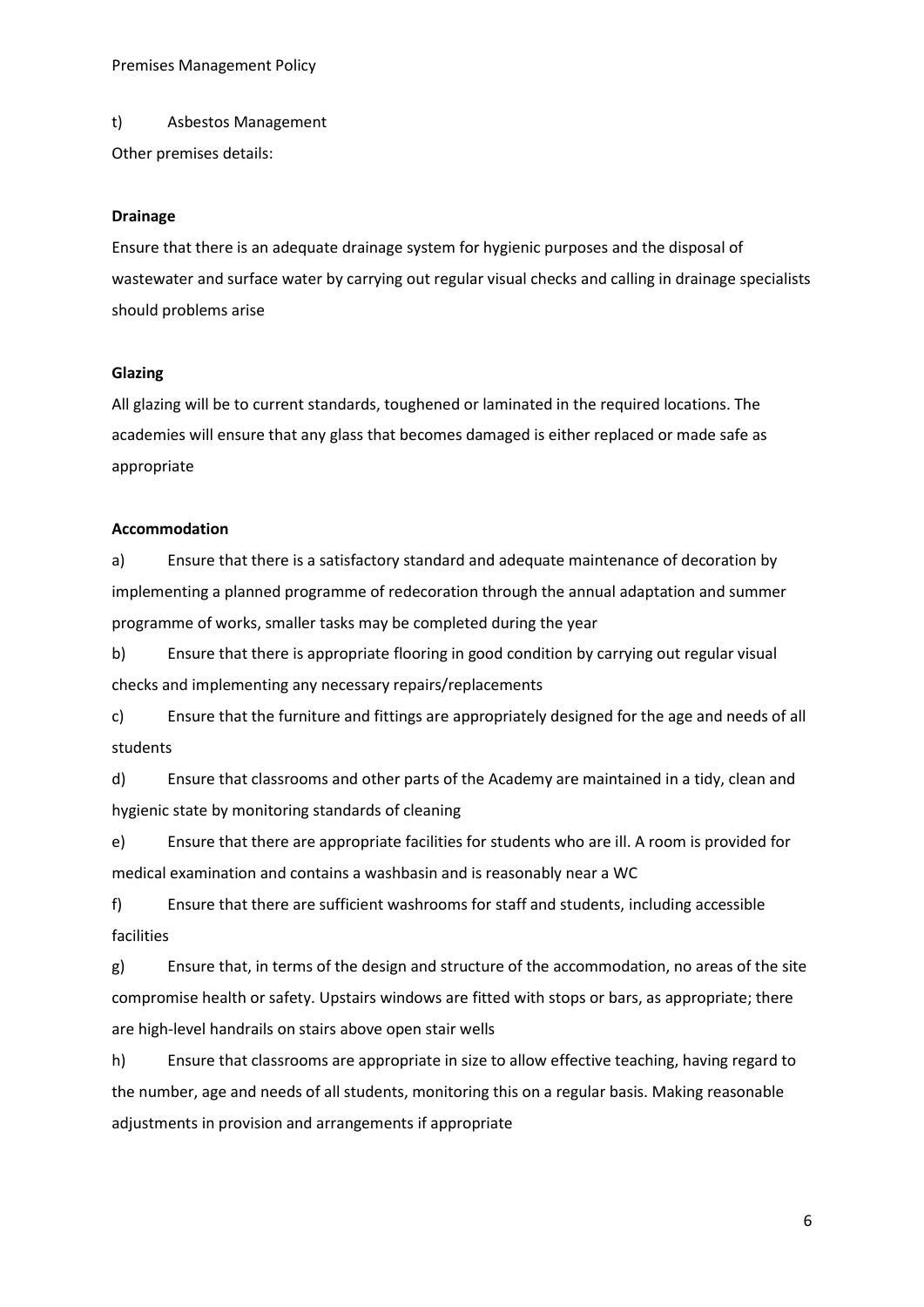i) Ensure that the facilities are fit for purpose and sound in their construction. Undertaking regular visual inspections

j) Ensure there is sufficient access so that emergency evacuations can be accomplished safely for all students, by ensuring that all exits are kept clear and unencumbered, and by carrying out regular checks

k) Ensure that access to the Academy allows all students, including those with special needs, to enter and leave the Academy in safety and comfort by ensuring that entrances are well maintained and unencumbered with appropriate access for wheelchair users

l) Ensure that where food is served, there are adequate facilities for its hygienic preparation, serving and consumption

m) Ensure that the lighting, heating and ventilation in classrooms and other parts of the Academy are suitable for the room usage. This is done through a programme of monitoring and through feedback from staff

n) That the site and premises have in place adequate security arrangements to ensure:

- i. that access to site is controlled at all times
- ii. that the perimeters are sufficiently secure
- iii. buildings are locked and alarmed at night

#### **7 Contractors**

All contractor working on our sites will be pre-qualified to ensure they have in place the correct professional qualifications for the tasks they are appointed to undertake, along with appropriate insurance and background checks (DBS, etc.)

They will be required to provide Method statements/risk assessments for the work to be undertaken, along with any other appropriate paperwork (Construction (Design and Management) regulations 2015, HSE F10's, etc.)

#### **8 Commissioning of large projects**

For larger projects, the Headteacher may determine that it would be appropriate to seek the appointment of a Building Surveyor or similar property professional to assist in the development of this type of scheme, normally based on the following steps;

a) Feasibility Study – checking the feasibility of the project and providing s budget estimate of cost